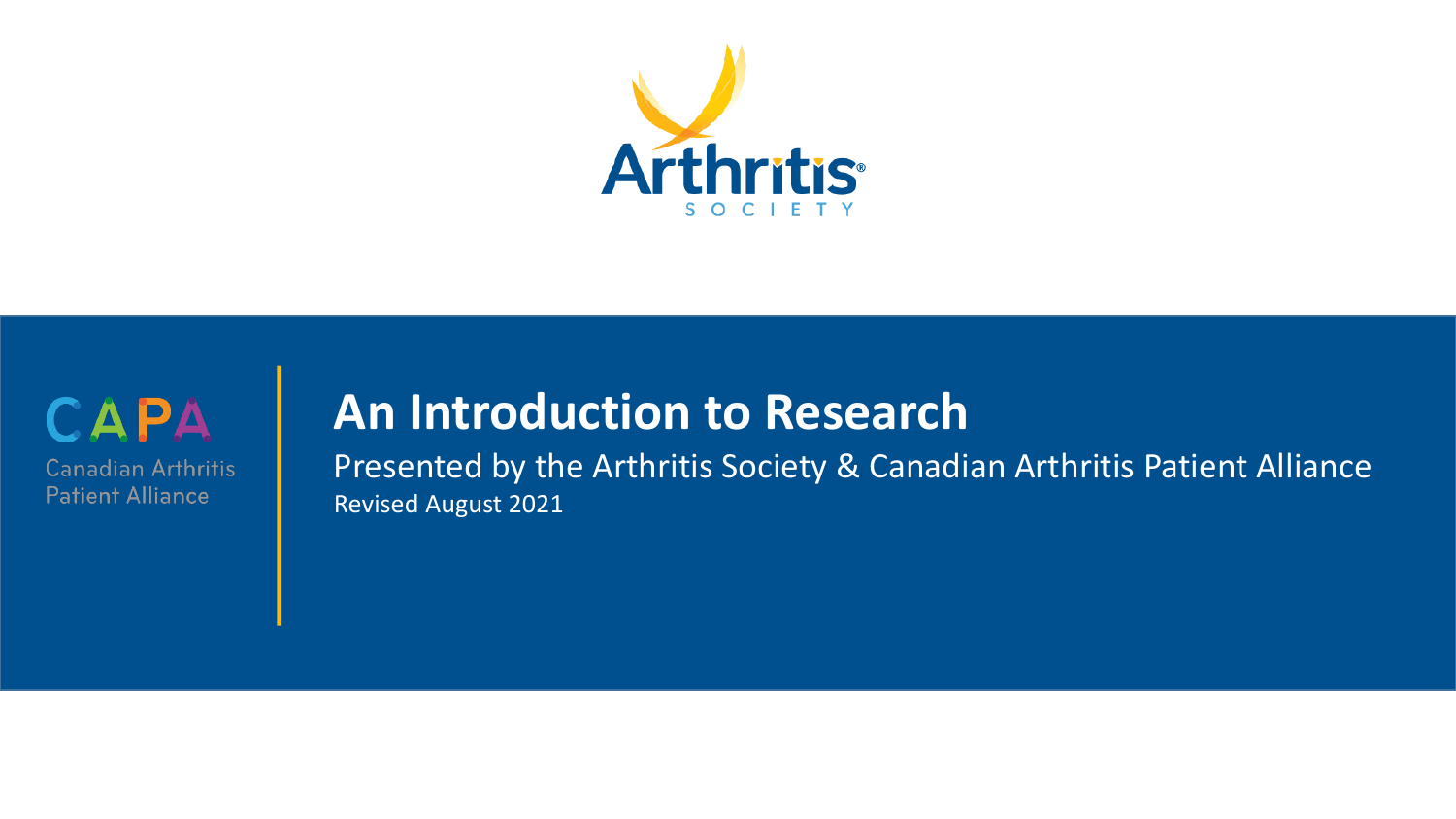

- Introduction to research  $\blacksquare$ 
	- Why it is done
	- Who is involved
- Introduction to knowledge translation
- Introduction to research ethics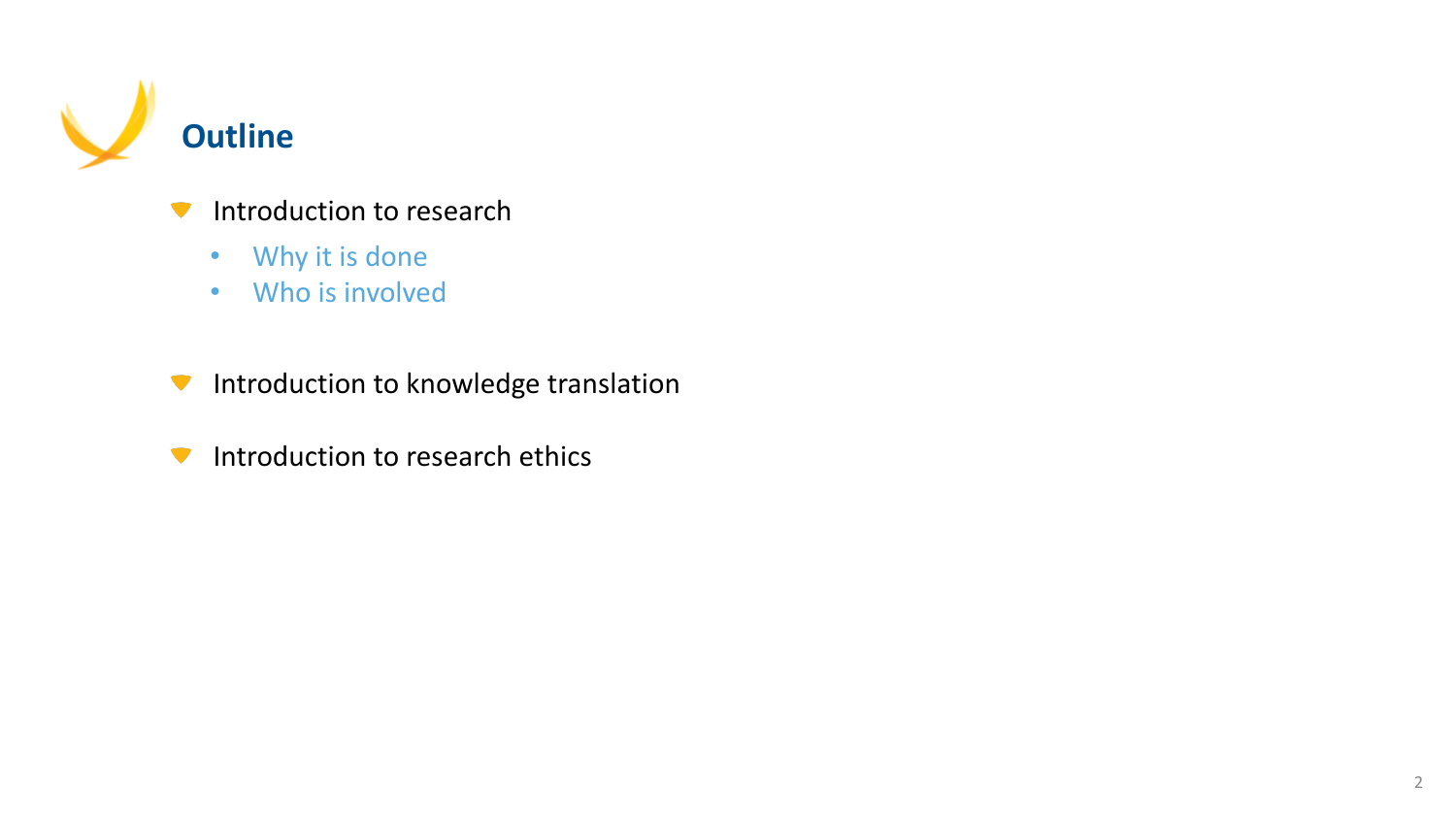

### Research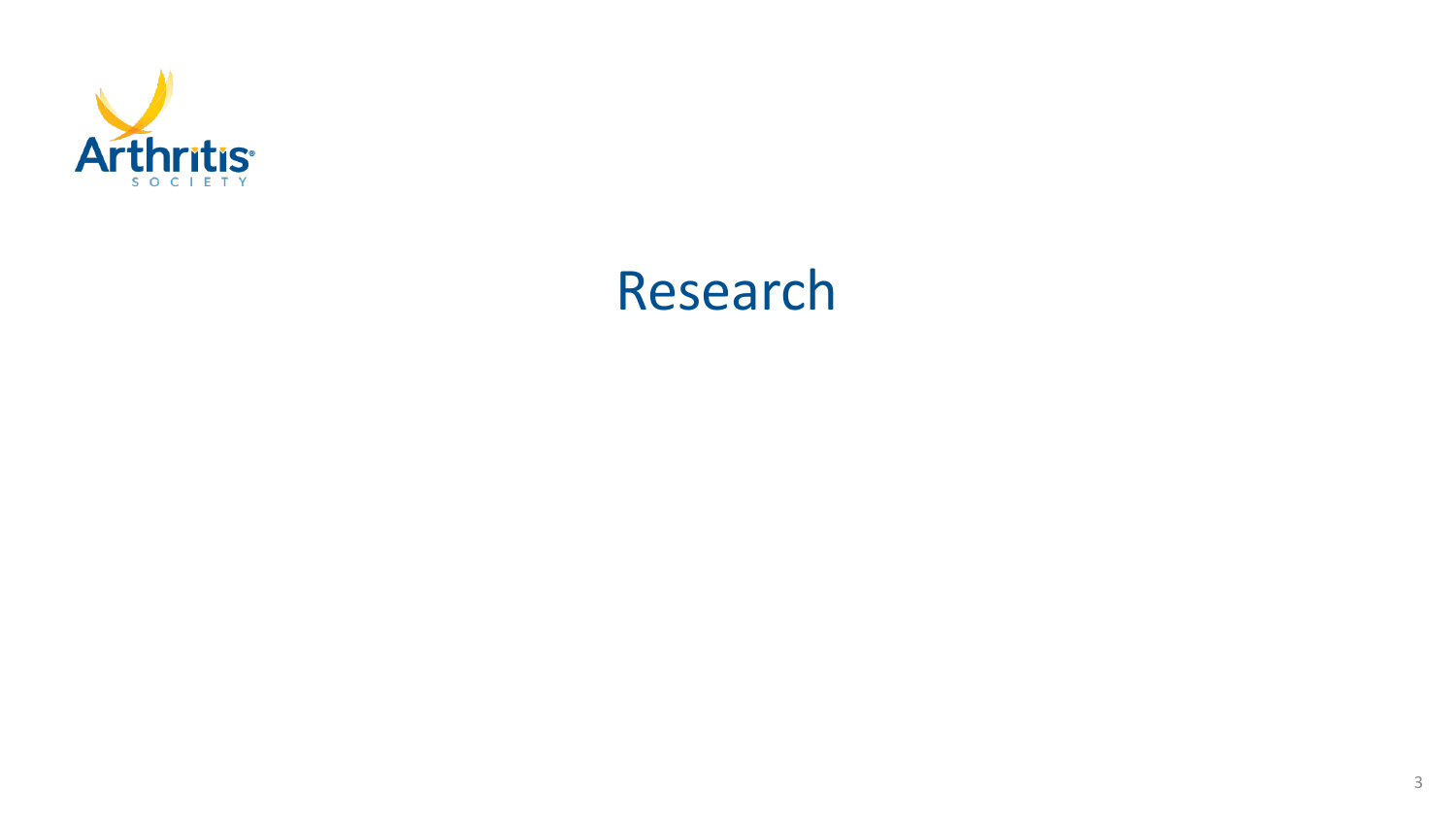

- The creation of new knowledge and/or the use of existing knowledge in a new and creative way to generate new concepts, methodologies, and understandings (Higher Education Research Data Collection, 2020)
- Follows the scientific method of creating a research question, testing the question, making observations, collecting results, and interpreting data (Bhattcherjee, 2012)
- Research can be qualitative (e.g., interviews, focus groups, etc.) or quantitative (e.g., survey, randomized control trials, etc.) in nature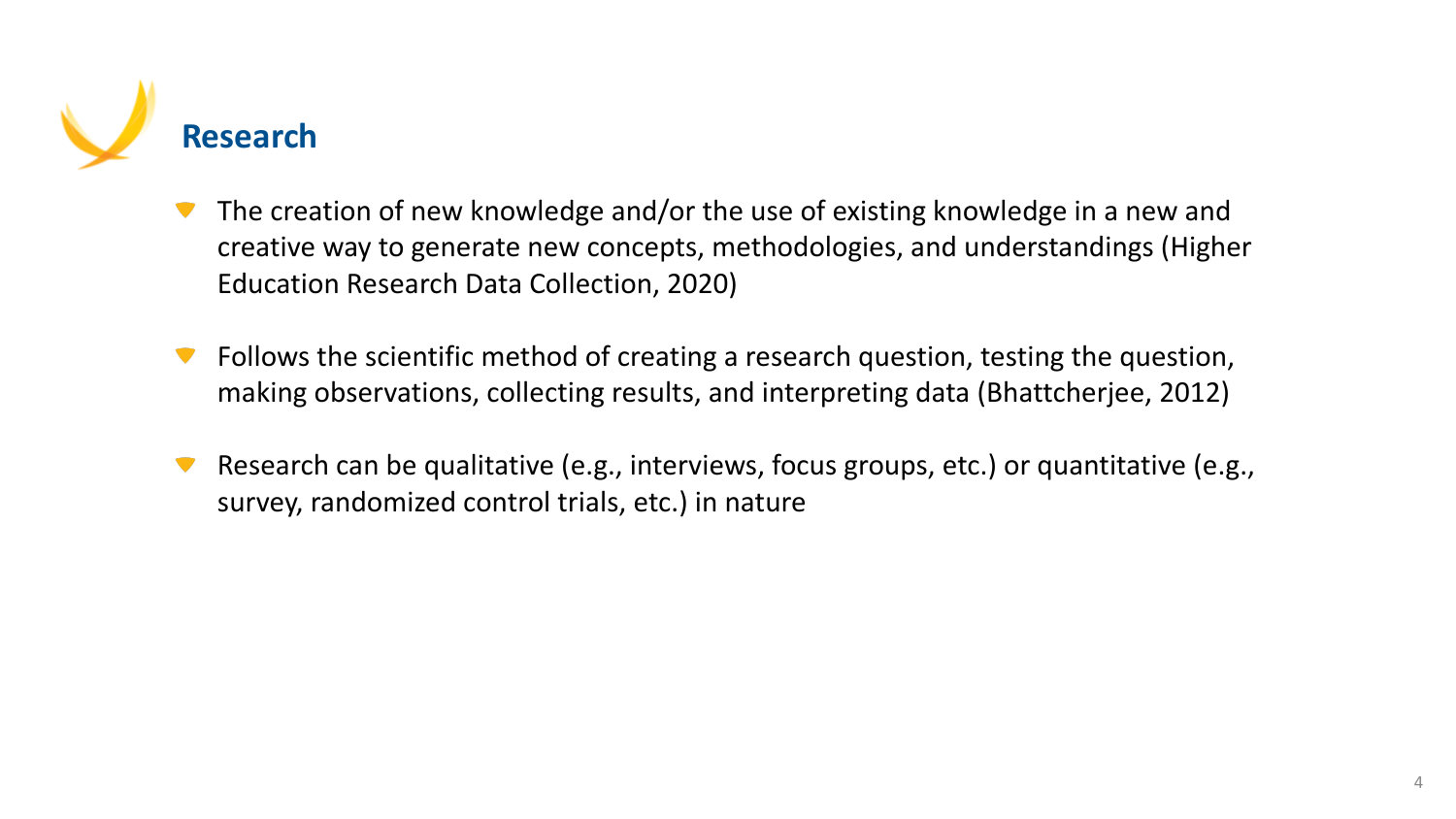

#### **Basic Research**

- Experimental or theoretically work
- Generates new ideas and theories, which may not be practically used immediately
- Aimed to improve our understanding of a topic (HERDC, 2020)
- For example, research identifying a new molecule that predicts the risk for developing arthritis

#### Clinical Research

- Encompasses research on, or for the treatment of, patients (CIHR, 2019)
- Goal of improving diagnosis and treatment of disease/injury and improving quality of life (CIHR, 2019)
- For example, research on the side effects of a particular drug used to treat arthritis

#### Applied Research

- An original investigation that applies and assesses existing knowledge
- Has a specific, practical objective (HERDC, 2020)
- For example, research studying the effects of a peer-mentoring program on children diagnosed with juvenile idiopathic arthritis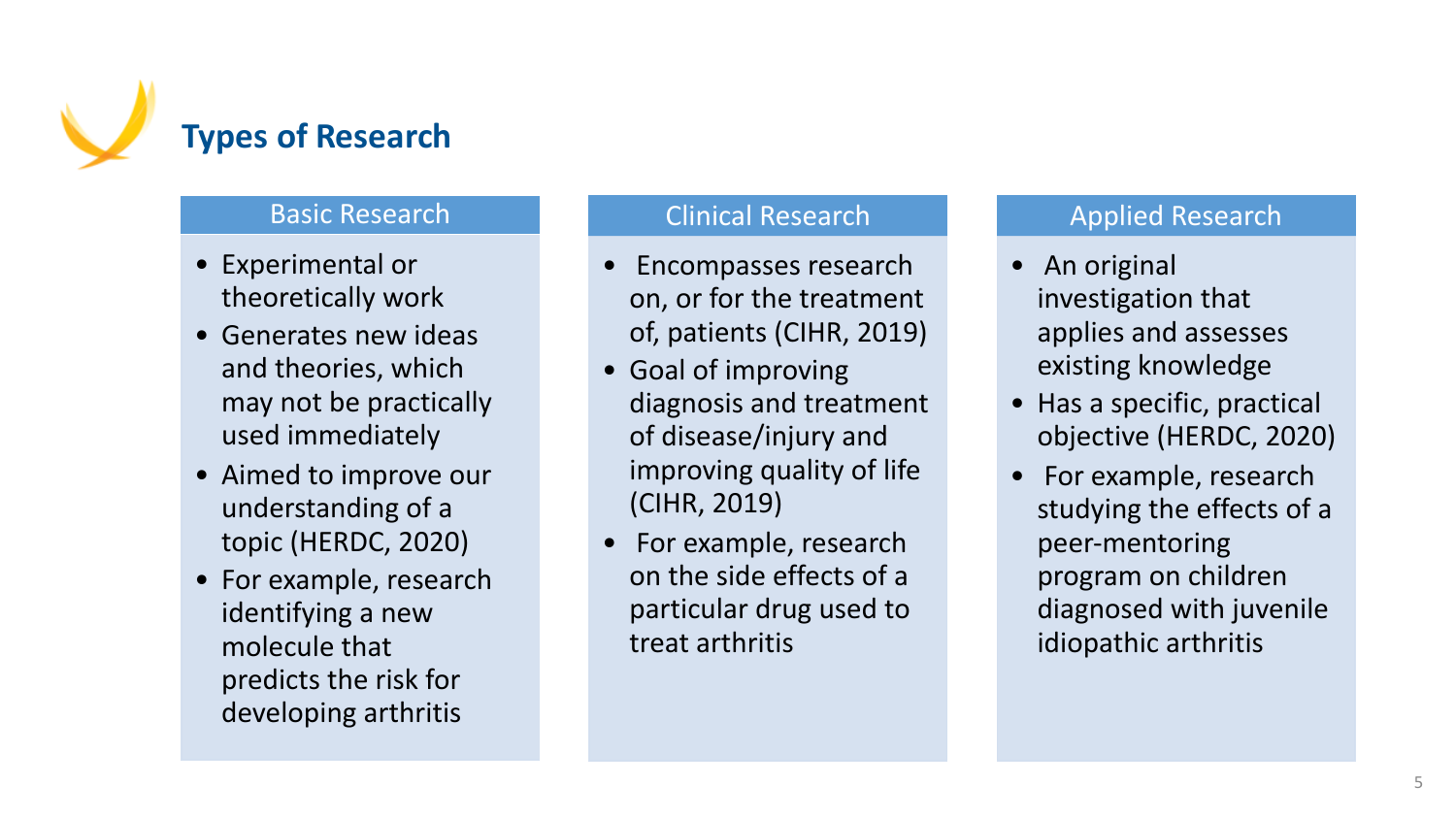

- To identify a gap in knowledge and address it
- To advance current knowledge on a particular topic
- To benefit society through informing policy, healthcare, and educational programs
- To improve the quality of life of individuals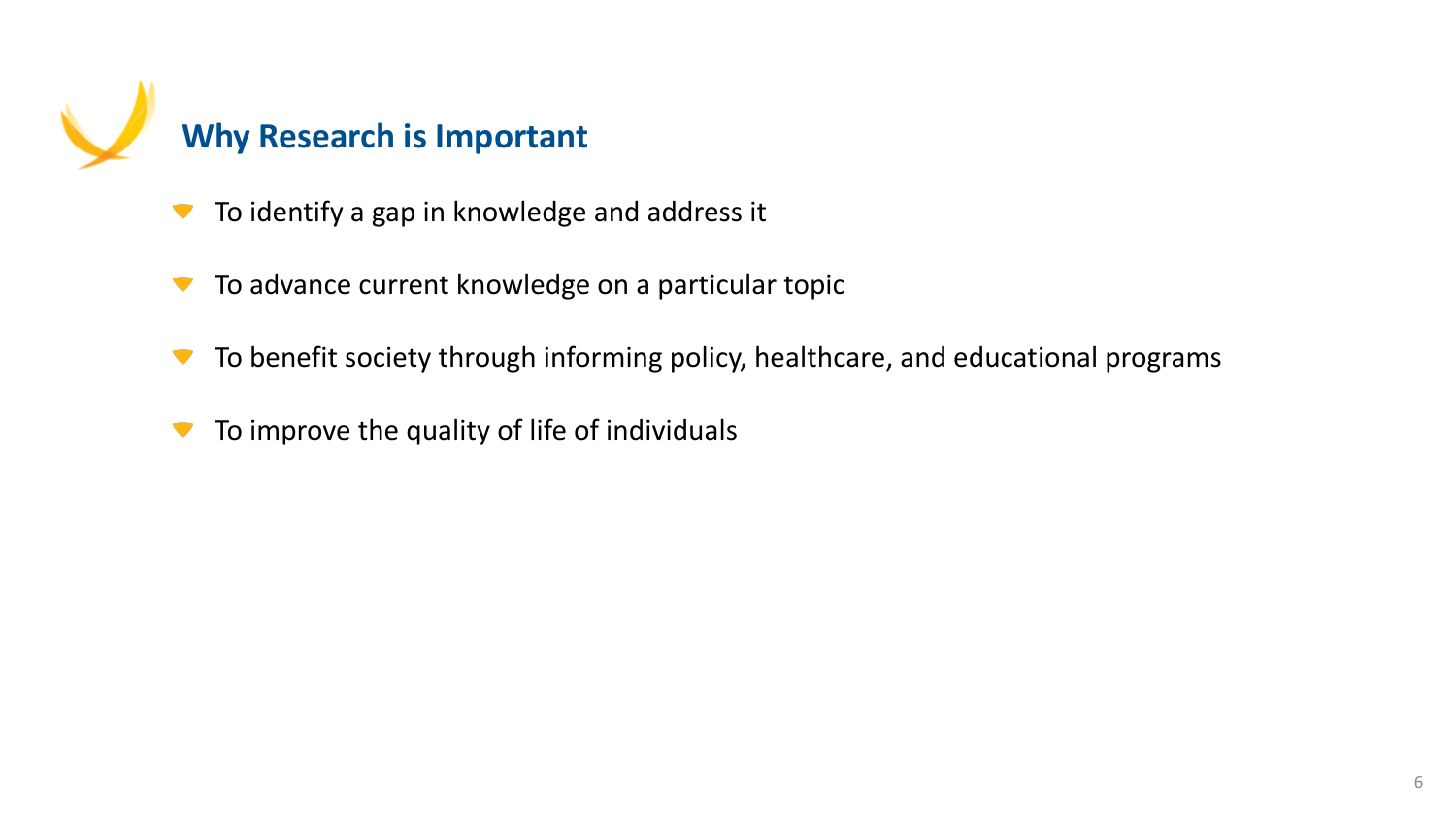

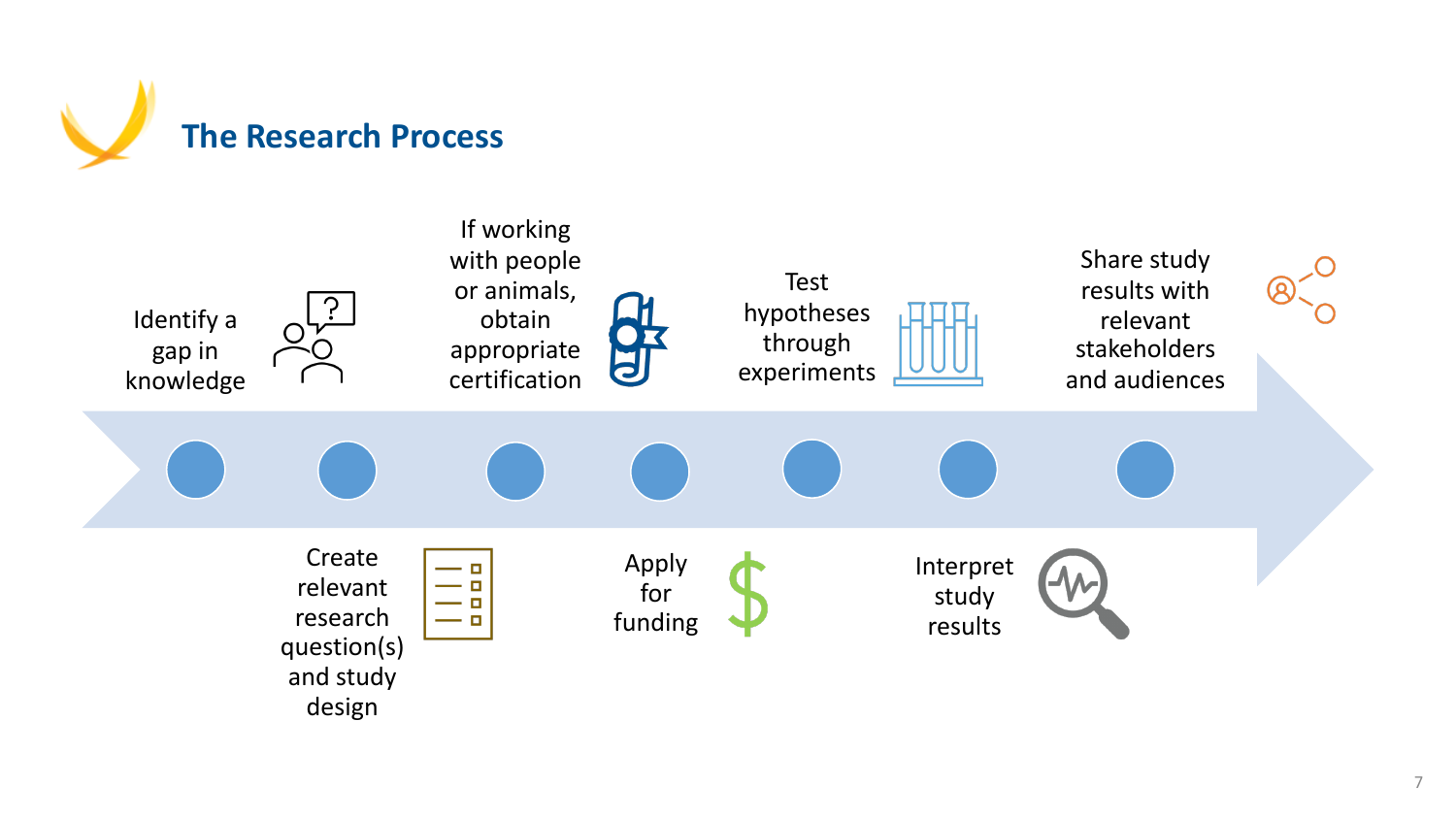

## The People Involved in Research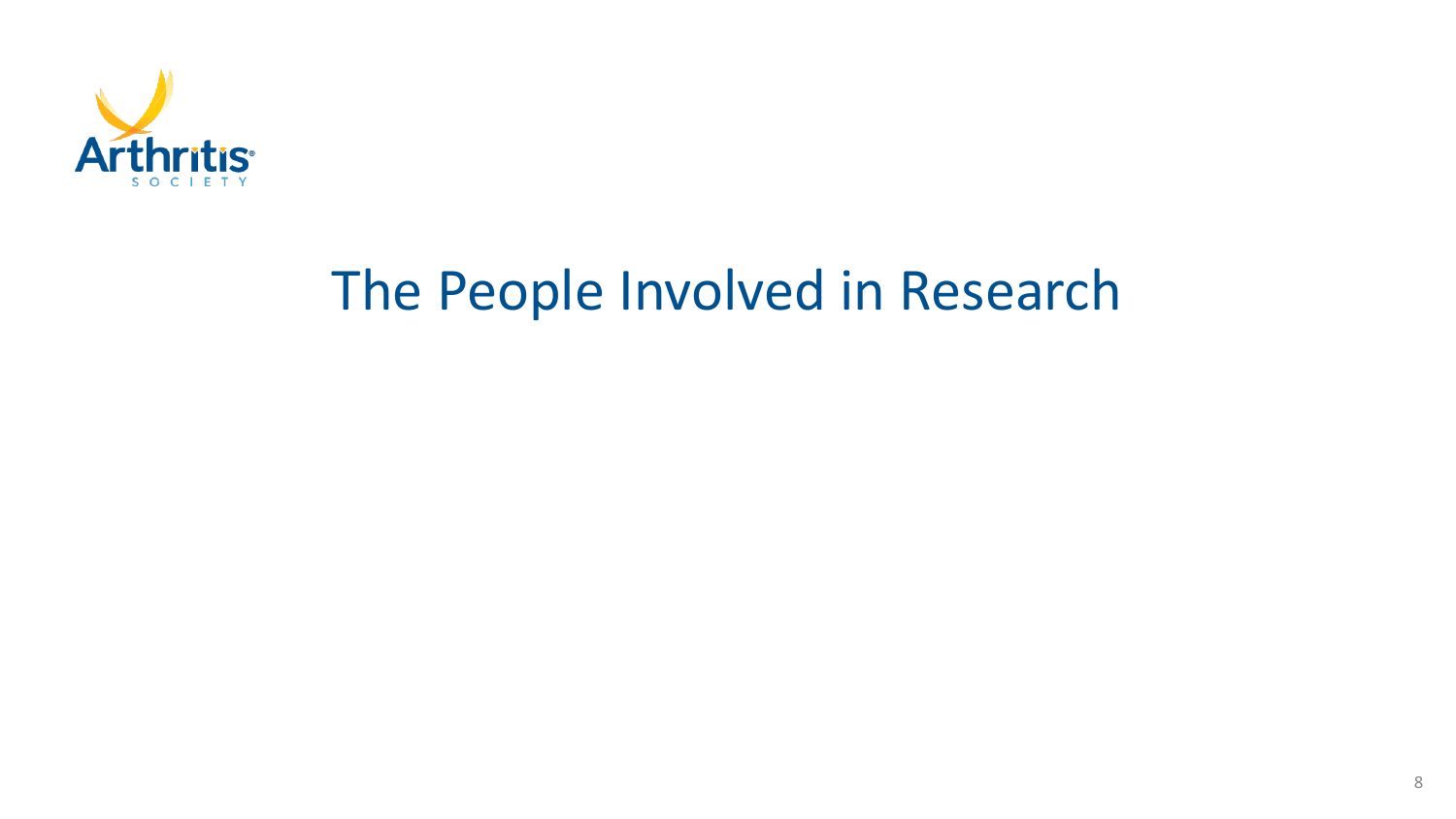

| <b>Researchers</b> | • Scientists<br>• Clinicians (e.g., physicians, physical therapists,<br>occupational therapists, nurses, etc.) |
|--------------------|----------------------------------------------------------------------------------------------------------------|
| <b>Trainees</b>    | • Postdoctoral fellows<br>• PhD students<br>• Masters students<br>• Undergraduate and summer students          |
| Consumers          | • People living with arthritis<br>• Formal caregivers<br>• Family members and friends                          |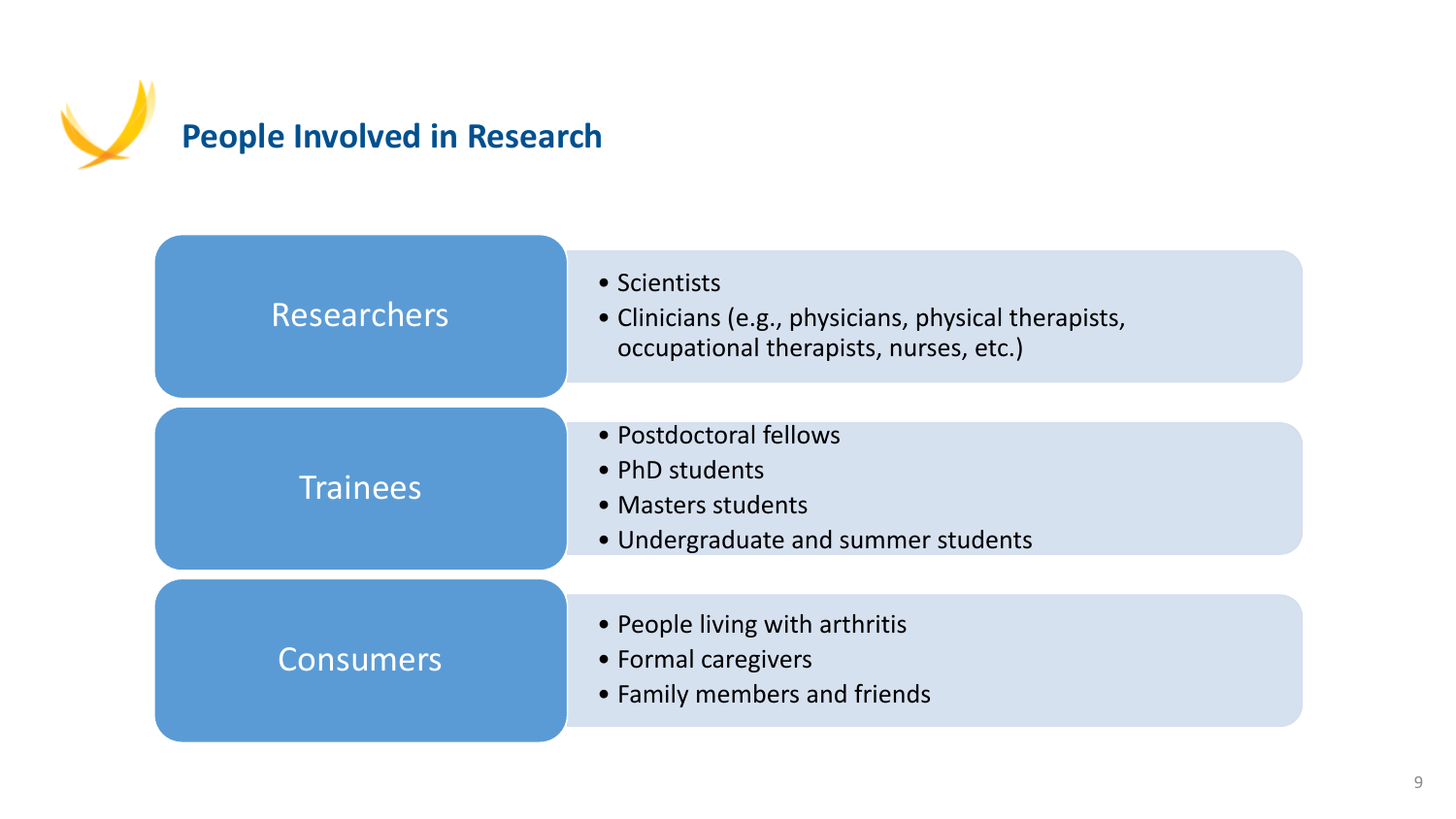

- Researchers are highly trained professionals within a given research topic(s)
- They receive education and training for many years
	- Post-secondary education
	- Post-graduate education (Masters and/or PhD)
	- Fellowships
- May hold a Masters, PhD, MD, RN, and/or other degree designations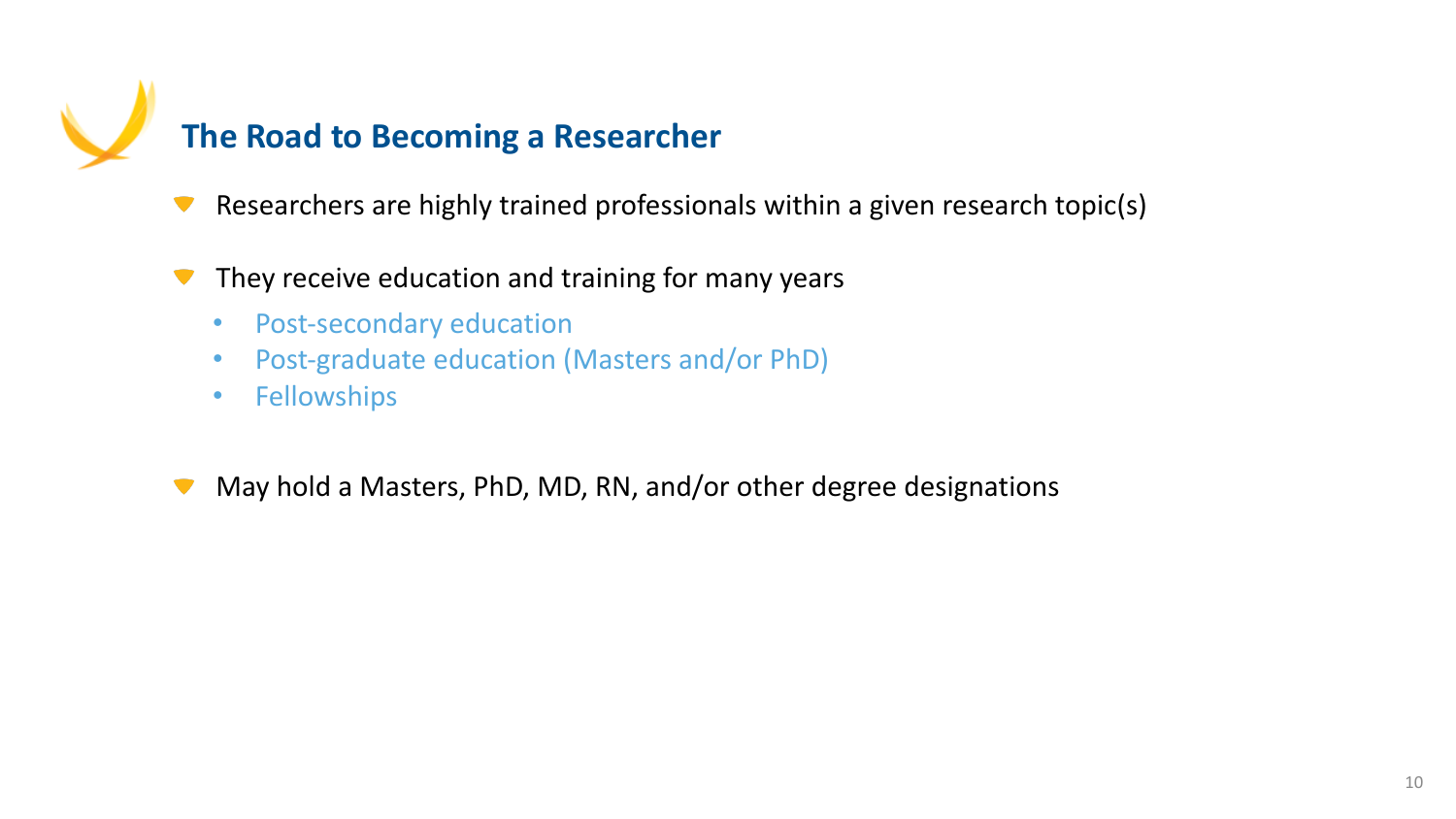

There are specific terms or titles used to refer to the members of a research team

#### Research teams may include:  $\blacksquare$

- Principal Investigator(s)
- Co-Principal Investigator(s)
- Co-applicants
- Collaborators and Partners
- Consumer Collaborators/ Patient Partners
- Trainees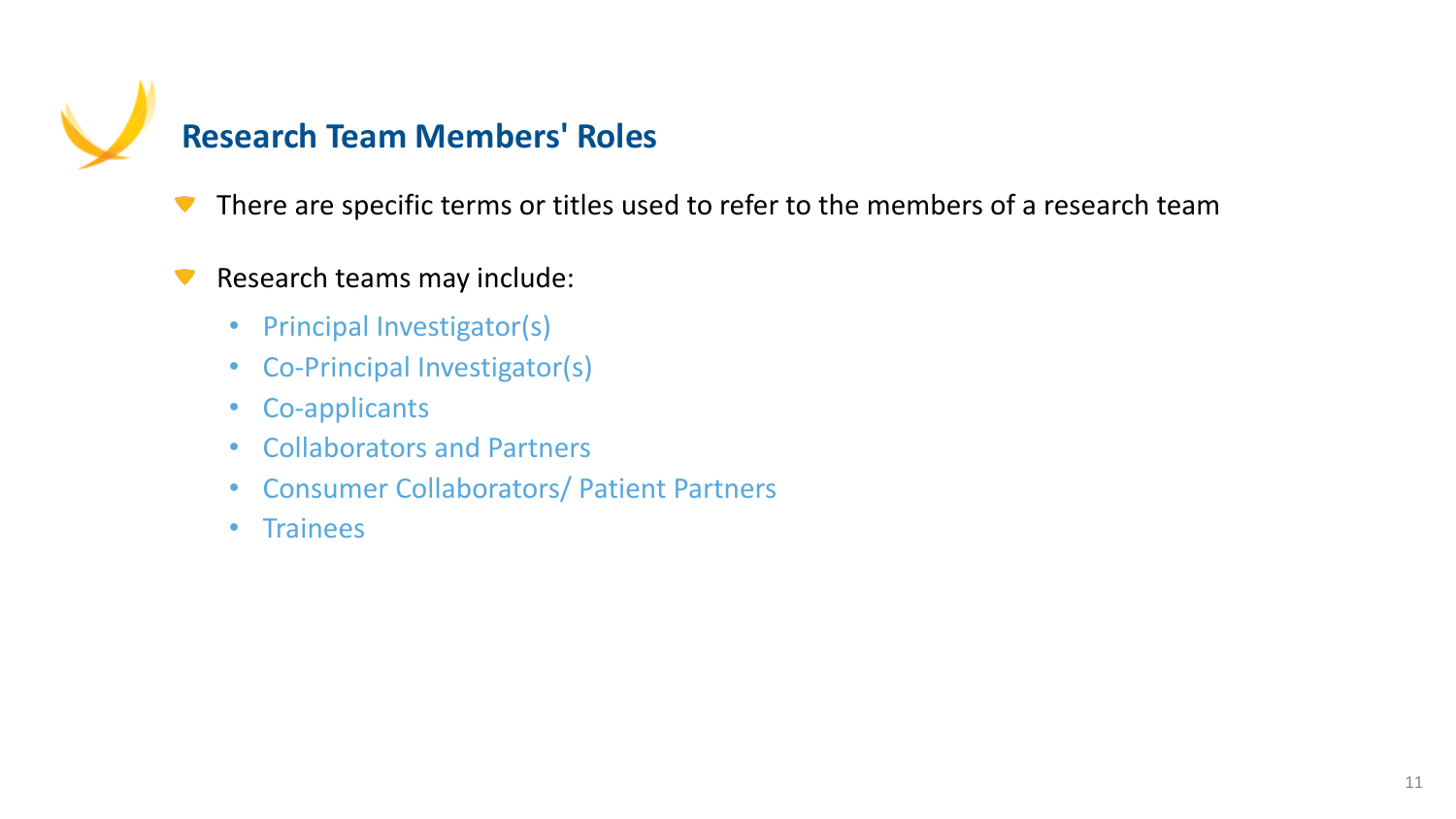

### Principal Investigator (PI)

- A researcher who holds full/parttime academic appointment at a university or institution
- Their main role is to direct the research program/activities, and to assume all administrative and financial responsibilities for a grant
- There is only one PI for each grant application

#### Co-Principal Investigator (Co-PI)

- A researcher who holds full/parttime academic appointment at a university or institution
- Their role is to make a significant contribution in carrying out the proposed research project (for example, research design and analysis)
- Projects can include one or more co-PIs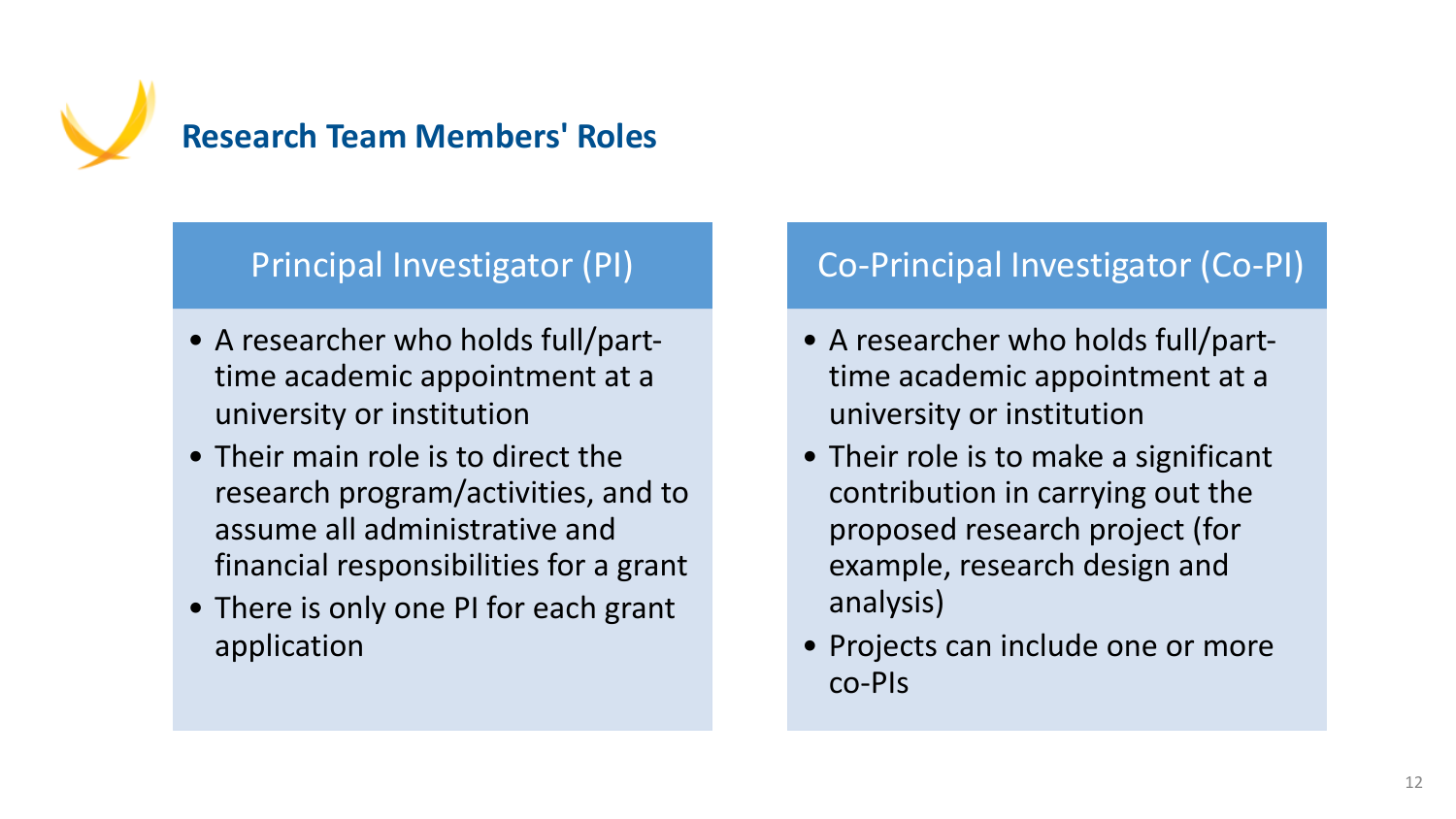

#### Co-Applicant

- A researcher who holds full/parttime academic appointment at a university or institution
- Their role is to contribute to the proposed research project for a specific aspect of the workThere is only one PI for each grant application
- Projects can include one or more co-applicants

#### Collaborators/Partners

- Collaborator: Individual who makes meaningful contributions to the research project such as: providing samples, data, or resources like equipment, training, stats analyses, etc.
- Partner: participant in the research project who represents industry, government, consumers or other academic groups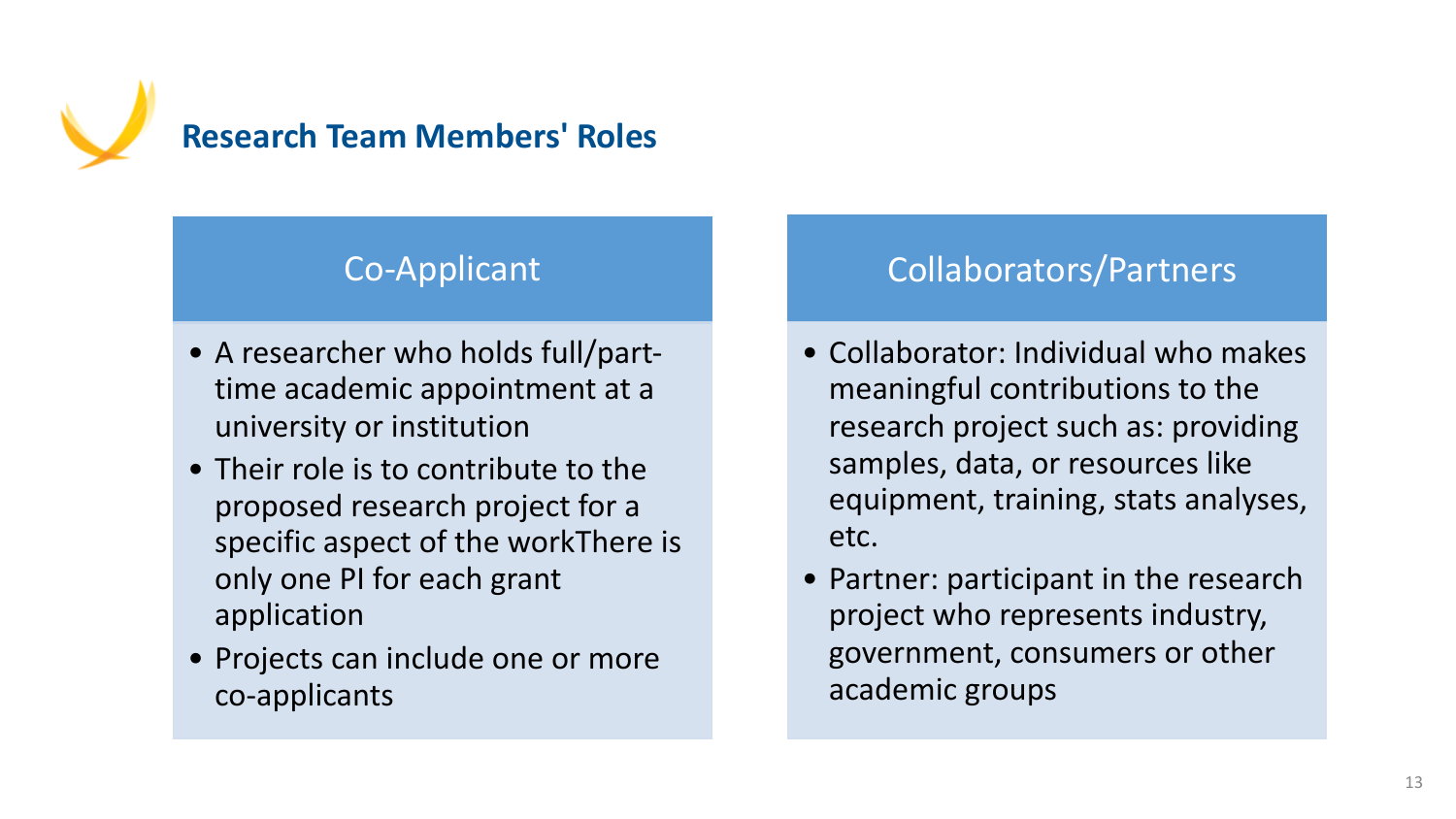

#### Consumer Collaborators

- A person living with a health condition (e.g., arthritis), or an informal caregiver, such as a family member or friend
- Contributes to a research team by providing their perspectives on living with a health condition (e.g., arthritis) (CIHR, 2019)

#### **Trainees**

• Postdoctoral fellows or trainees working towards their undergraduate, Master's or PhD degree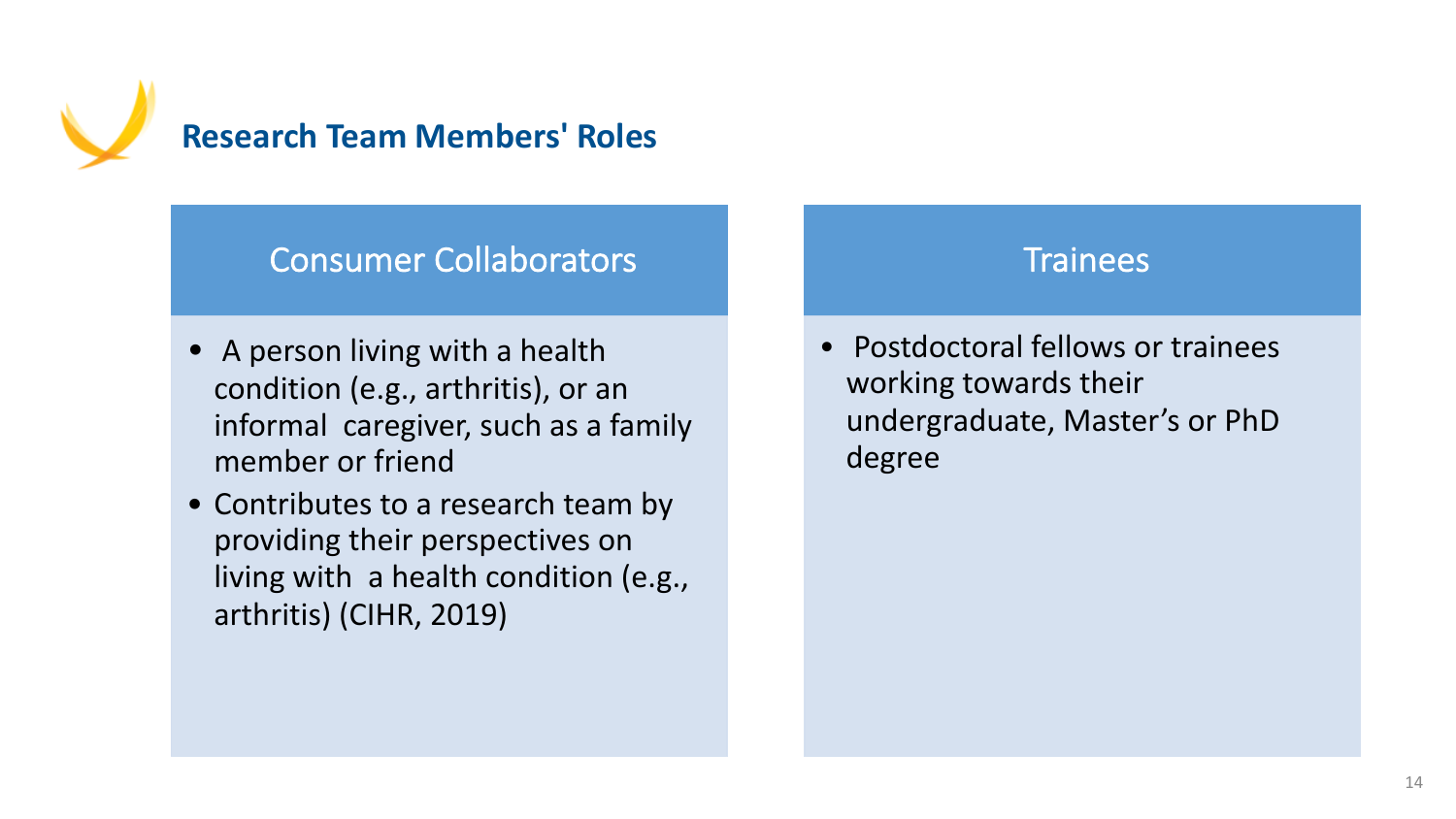

- Consumer collaborators play a key role in the research continuum (CIHR, 2020):
	- Provide expertise on their unique lived experiences with a health condition and navigating the healthcare system
	- Provide perspective on research priorities and outcomes that are valued by consumers

*Scientists and clinical researchers are experts in their designated fields of research. Patients, however, are experts on their own unique lived experiences and their voices must be valued throughout the research continuum.*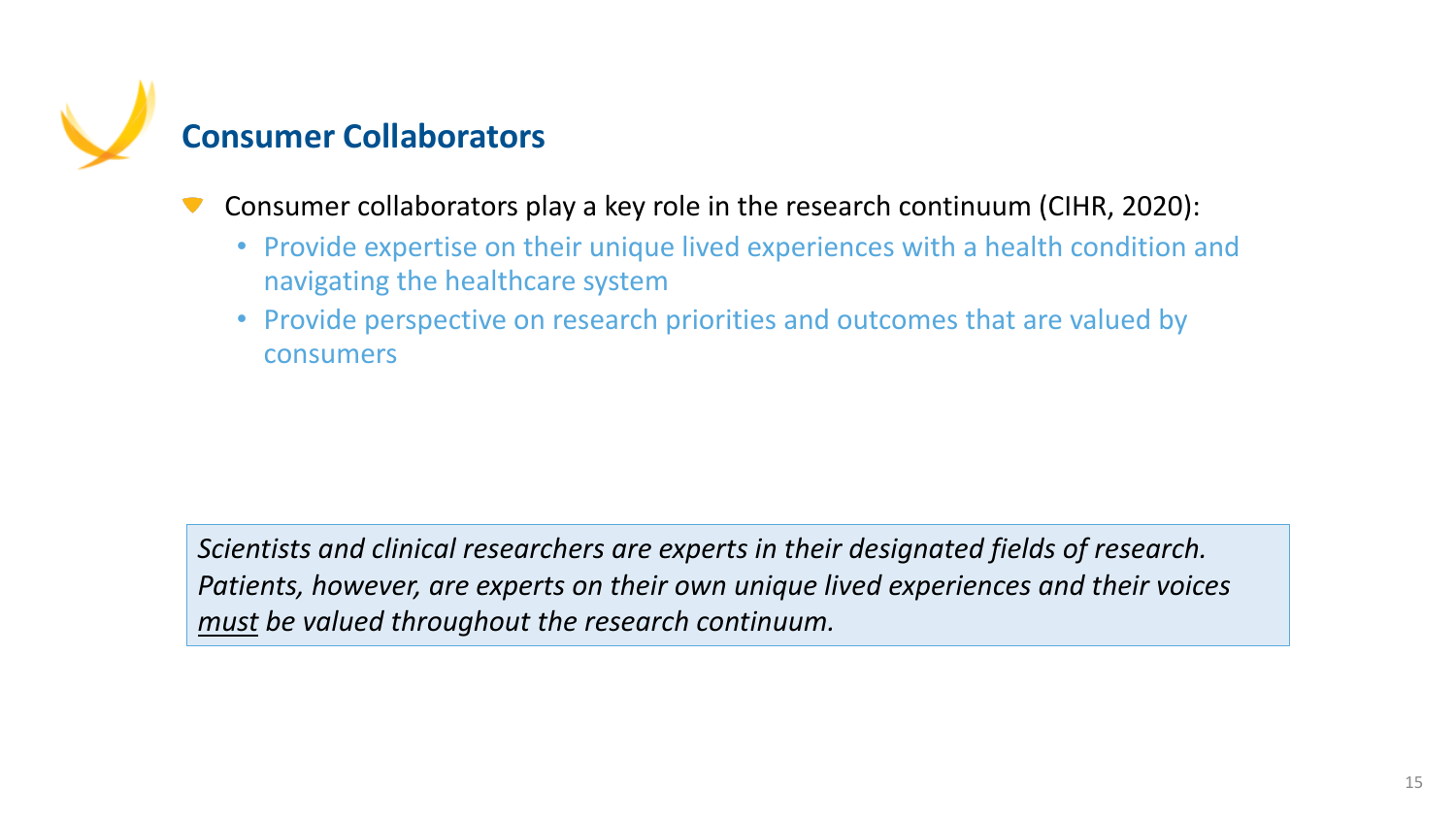

# Knowledge Translation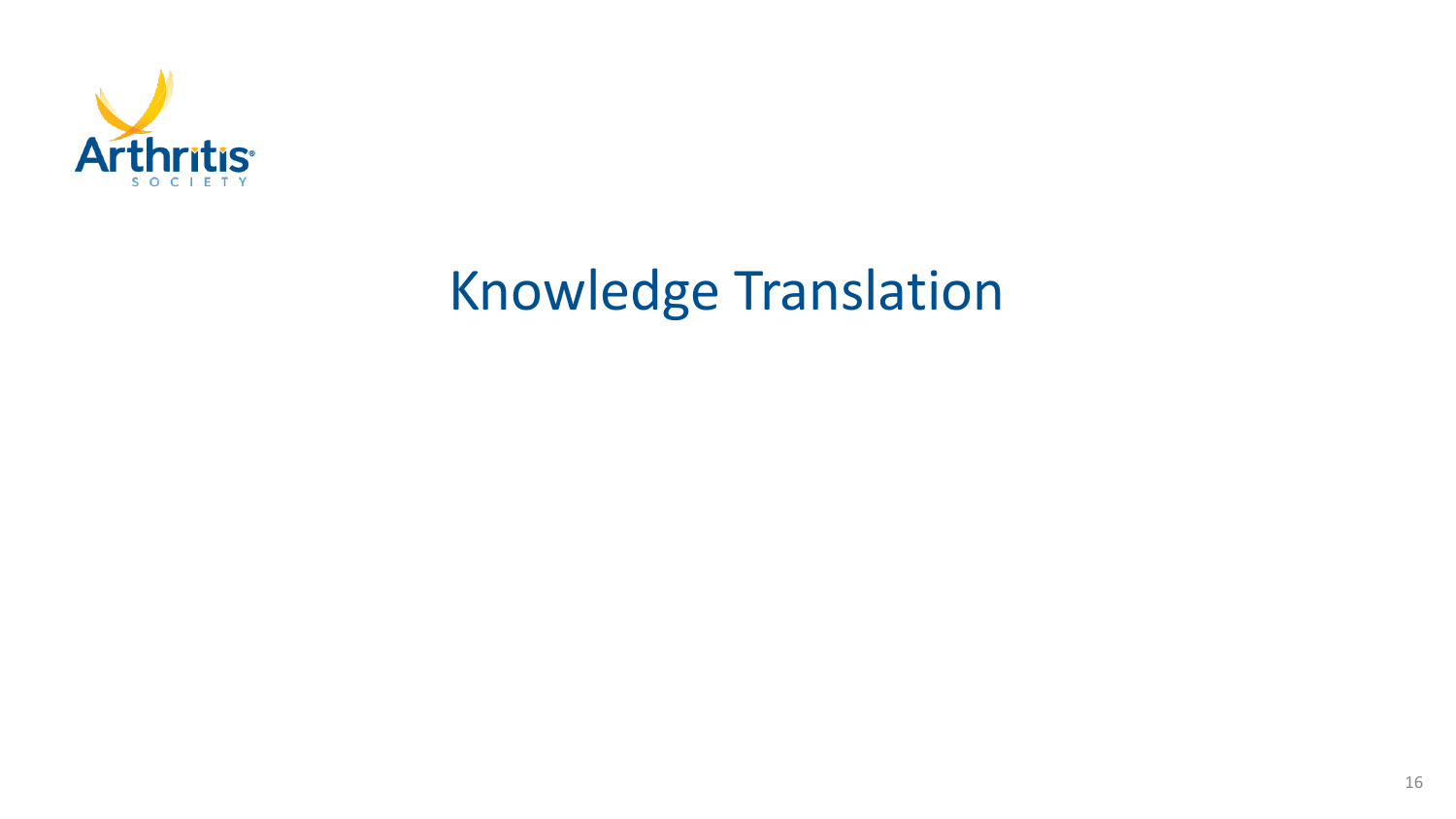

- **Knowledge translation (KT)** is an umbrella term for the steps involved in taking research findings from the lab into the hands of people and organizations who put them to practical use (CIHR, 2019)
- With end-of-grant KT, the researcher develops and implements a plan for making potential audiences aware of research results. End-of-grant KT can involve more intensive dissemination activities that tailor the research message to specific audiences and can eventually involve moving research into practice (CIHR, 2019)

#### Knowledge translation might include:

- Publishing a research paper, infographic, poster, etc.
- Presenting research findings at a conference, webinar, etc.
- Partnering with an organization to create products, policies and/or programs based on the best available scientific findings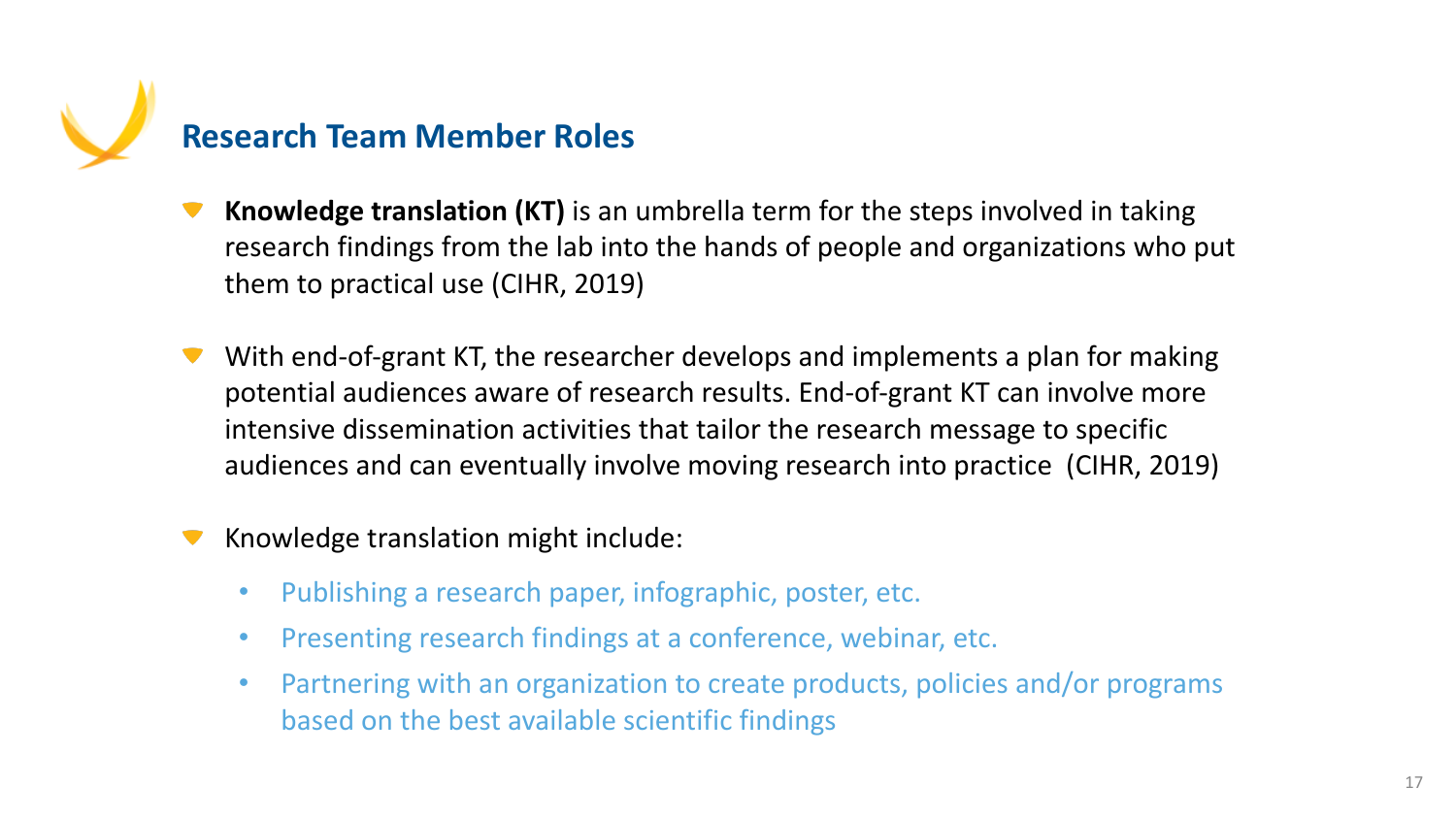

- The Canadian Institutes of Health Research's (CIHR's) formal Knowledge Translation definition involves 4 components (CIHR, 2019):
	- **Synthesis** through understanding and combining research findings
	- **Knowledge sharing** with stakeholders, patients, practitioners, and/or policy makers
	- Consumers and researchers share knowledge on the topic so that there is **mutual learning**
	- **Applying knowledge** in an ethically sound way to improve the health of Canadians, providing effective healthcare services and strengthening the healthcare system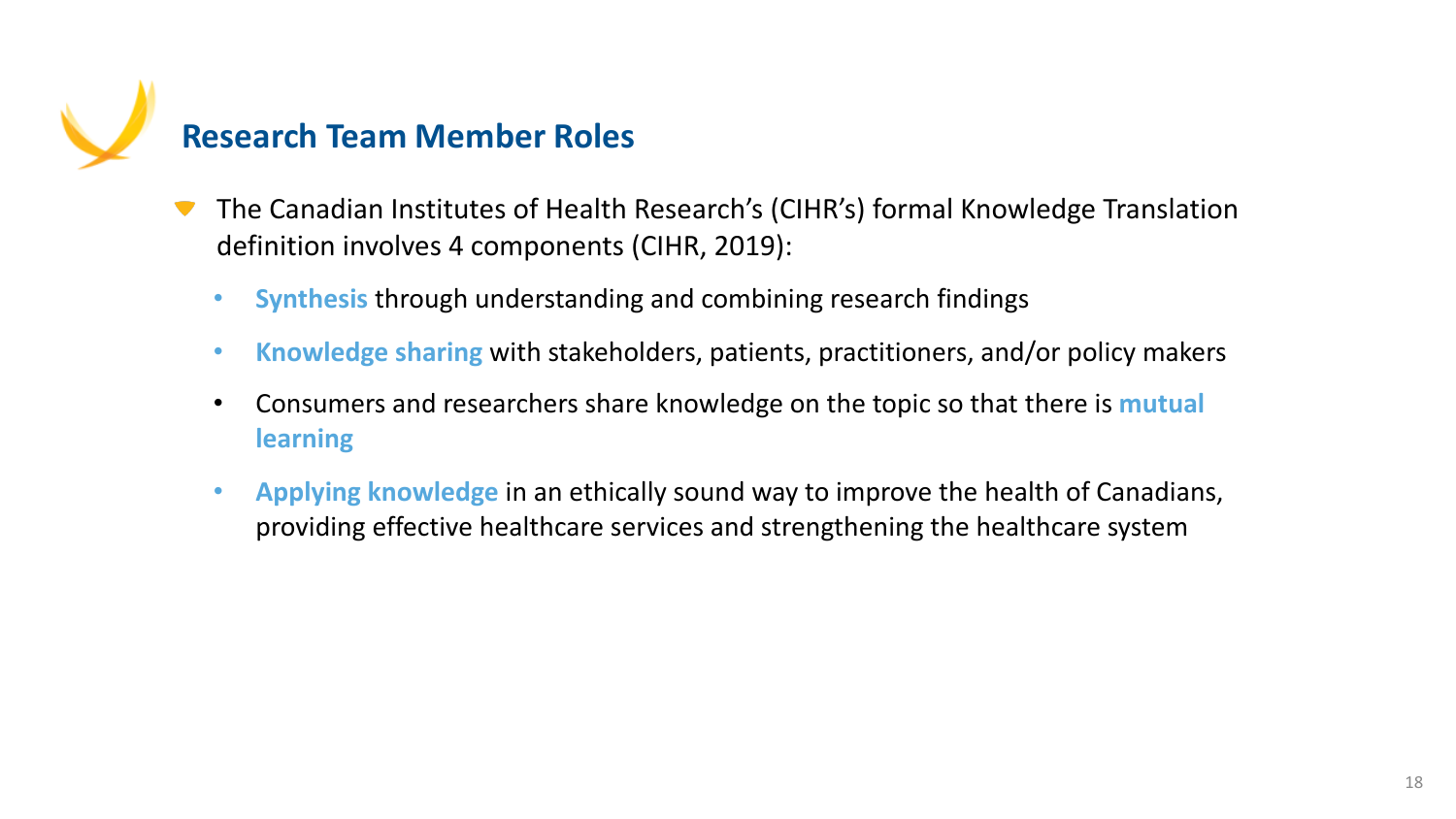

### Research Ethics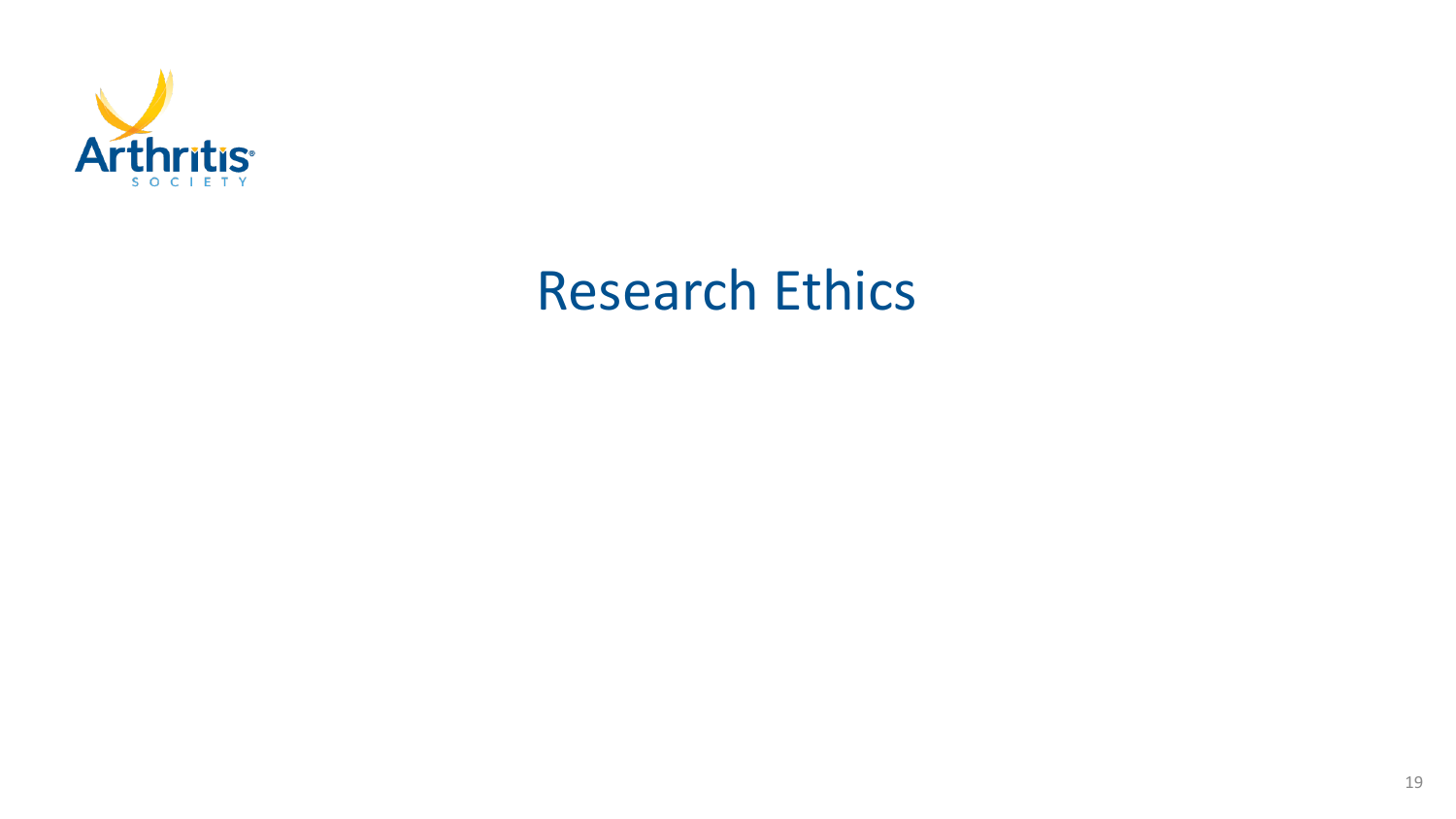

#### Definition

• Norms of conduct in the research environment that distinguish between acceptable and unacceptable behaviour. It is the method or perspective for deciding how to act and for analyzing complex issues without harming those involved (Tri-Council Policy Statement, 2018)

#### Purpose

• Research ethics serve to promote the aims of research such as objective truths, knowledge, and avoidance of error. Research ethics also promote important moral and social values, and accountability to the public (Tri-Council Policy Statement, 2018)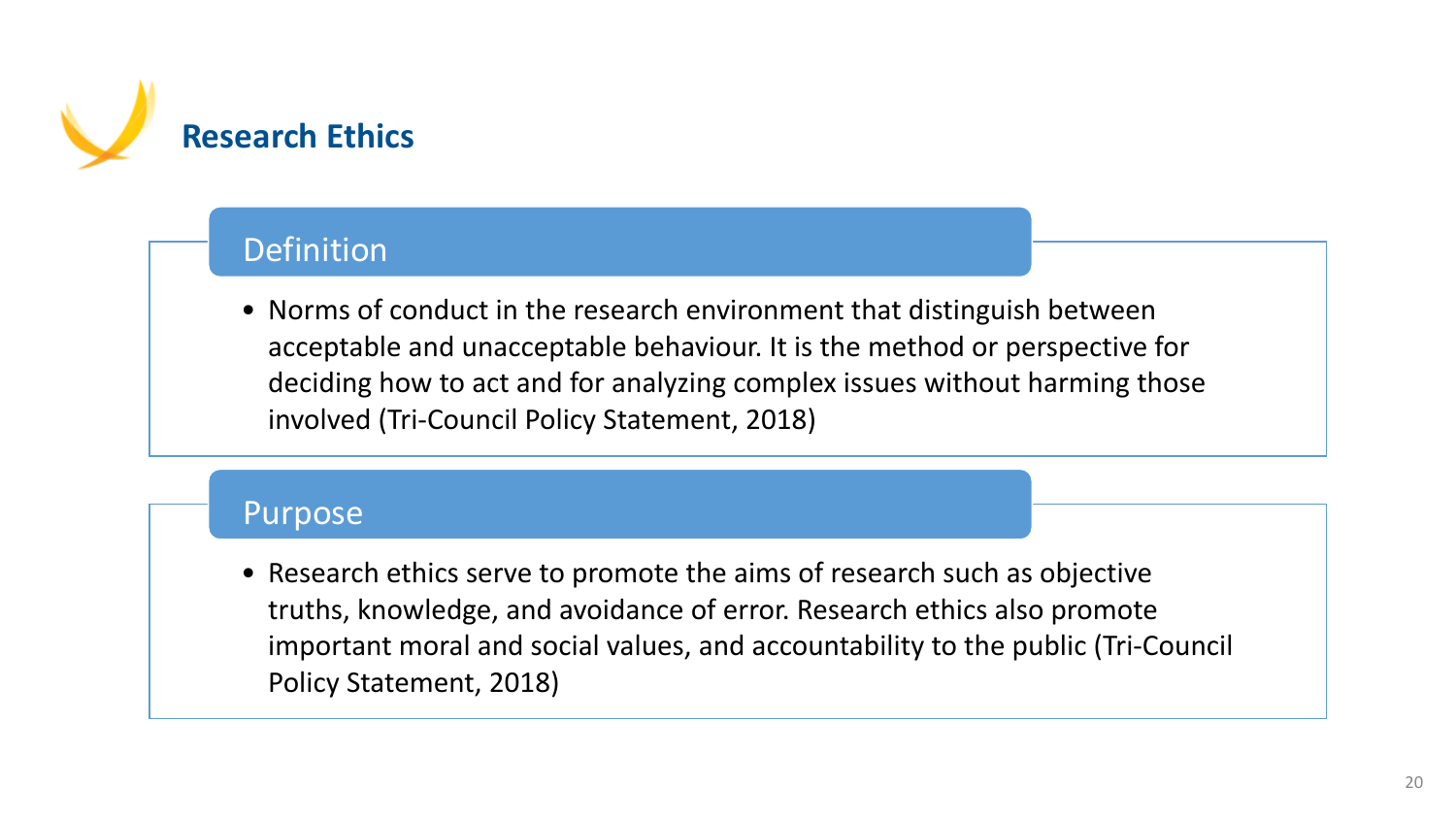

- To ensure the ethical conduct of research involving human participants and animals
	- To ensure respect and dignity for persons involved in experiments is maintained
	- To minimize risk of physical, social, and psychological harm during research studies
- To ensure academic integrity and honesty as to avoid manipulating results from research studies, creating false data, and copying the work of others (Tri-Council Policy Statement, CIHR, 2018)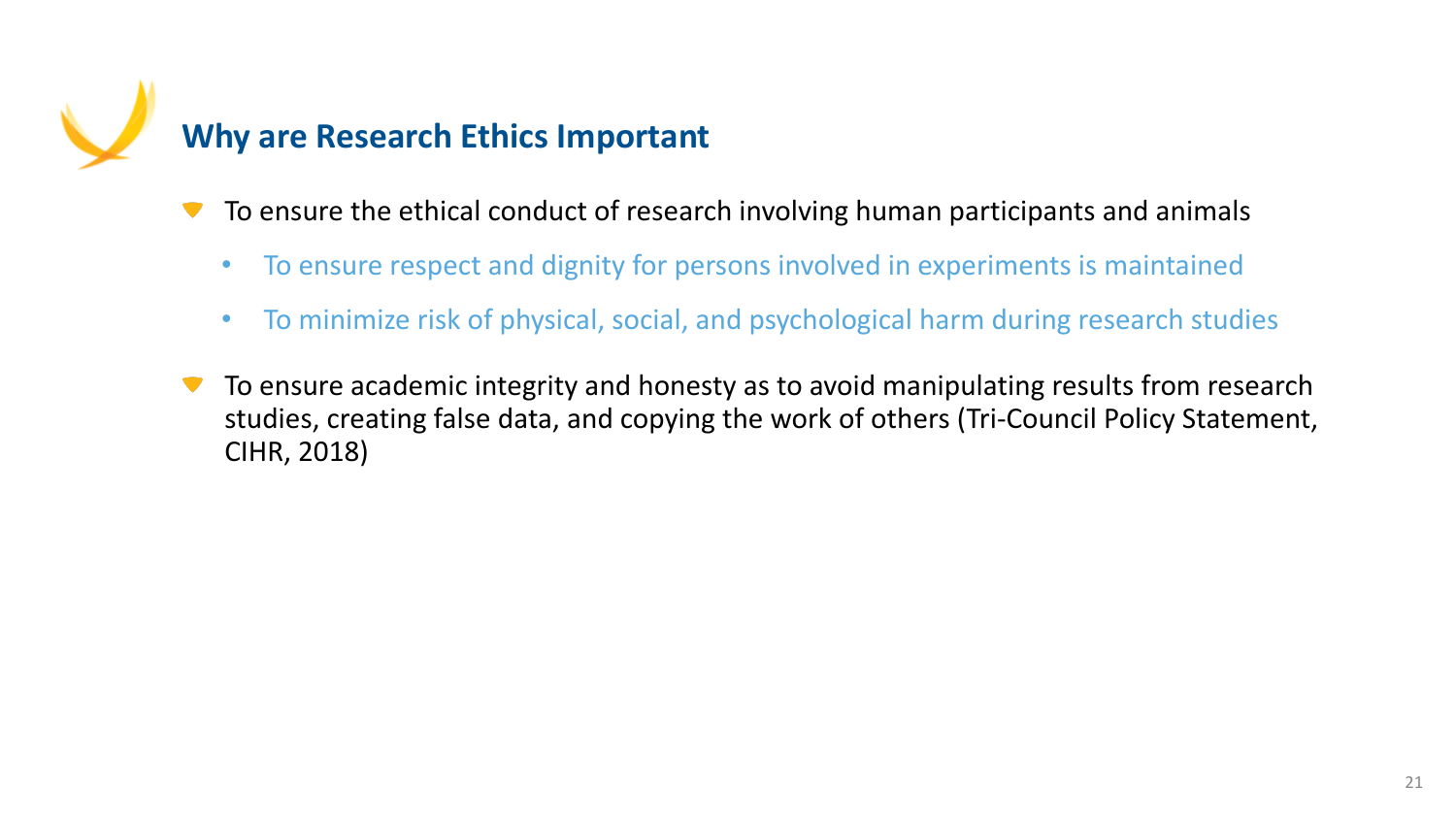

- Research that involves people must be reviewed by a Research that involves people must be reviewed by a Rese researchers must show their funders that:
	- Research methods and protocols involving human part be considered acceptable in accordance with "Tri-Cou Statement: Ethical Conduct for Research Involving Hur

**The well-being of research participants is of primar**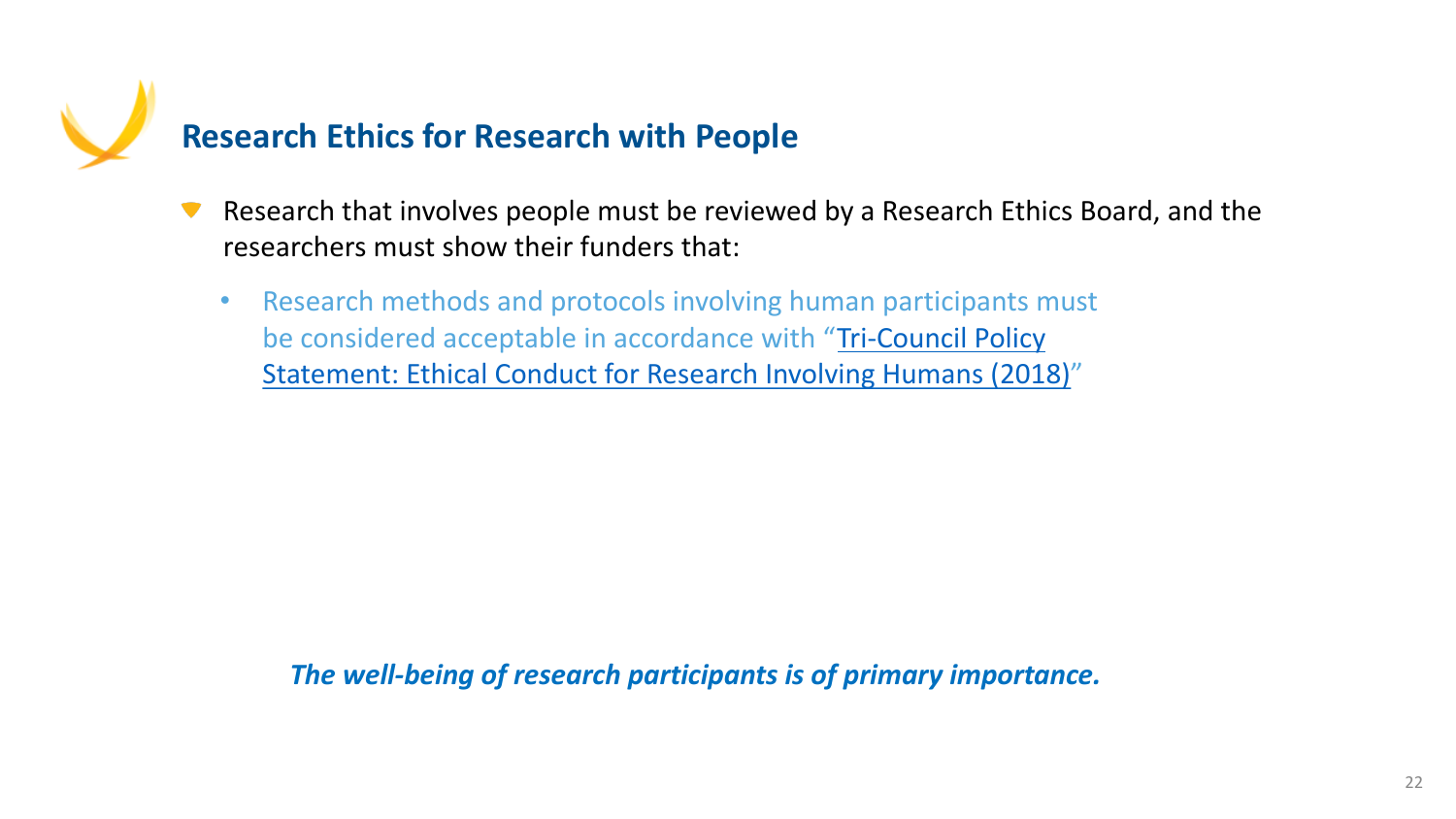

When research involves animals, researchers must show that

• All animals will be cared for and studied under conditions. the Care and Use of Experimental Animals" (Vol 1, 2<sup>nd</sup>

For more information on research ethics for research with  $\blacksquare$ CCAC's Training Modules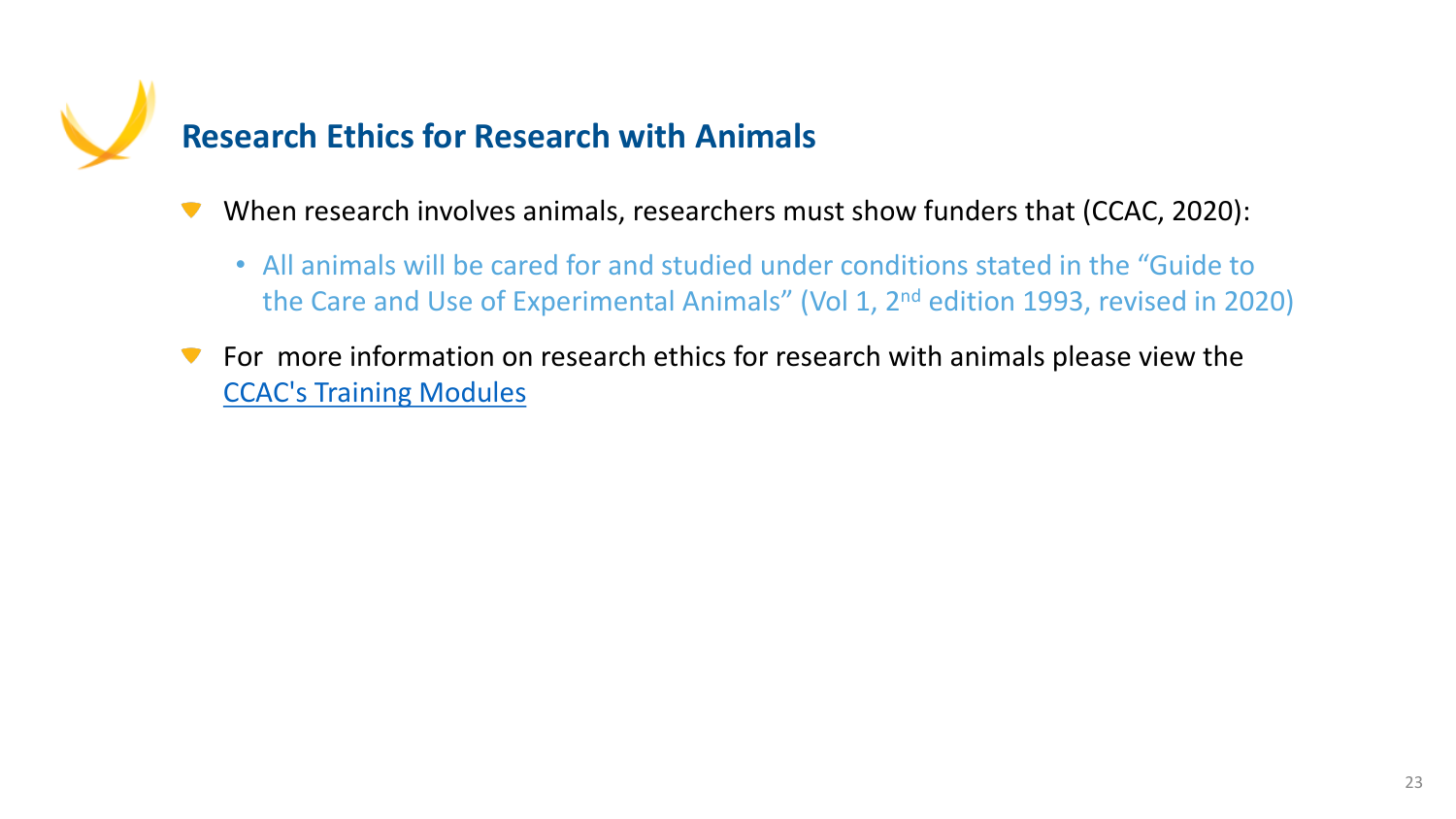

- Research is undertaken to address gaps in knowledge, to inform policy and to inform educational programming
- The research team encompasses a variety of people such as established researchers, trainees, consumers, allied health professionals, and more
- Researchers are highly trained professionals
- Consumer collaborators are important contributors to the research continuum
- Knowledge translation is important in putting research to practical use
- Research ethics ensures academic integrity and no harm to those involved in research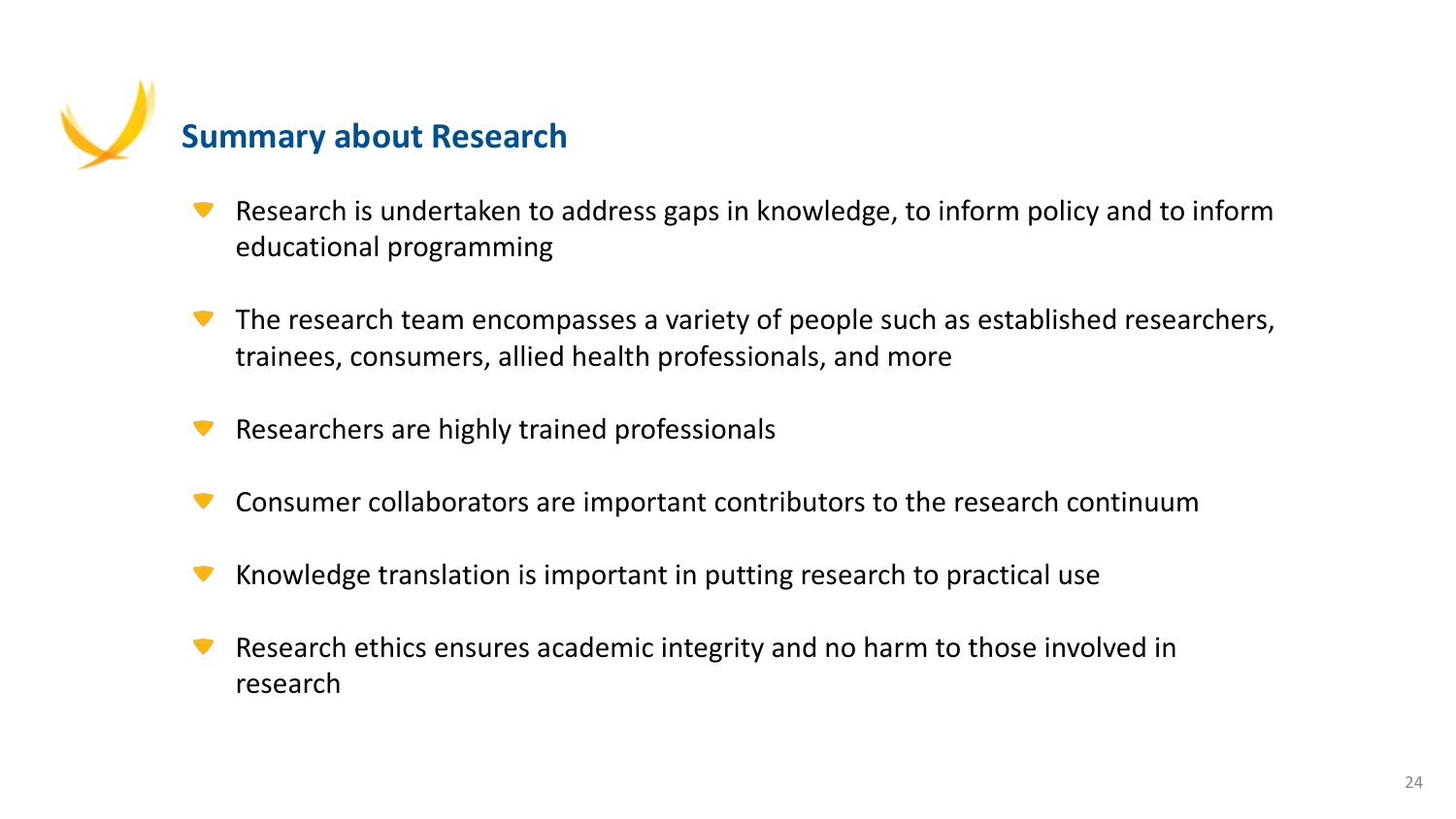

## **Additional Information**

For further information about research at the Arthritis Societ below:

About Research https://arthritis.ca/researchers/

Research Strategy https://arthritis.ca/researchers/research-programs/research

Current Research Investments https://arthritis.ca/researchers/current-funding-opportunitie

*If you have any further questions, please contact us at*